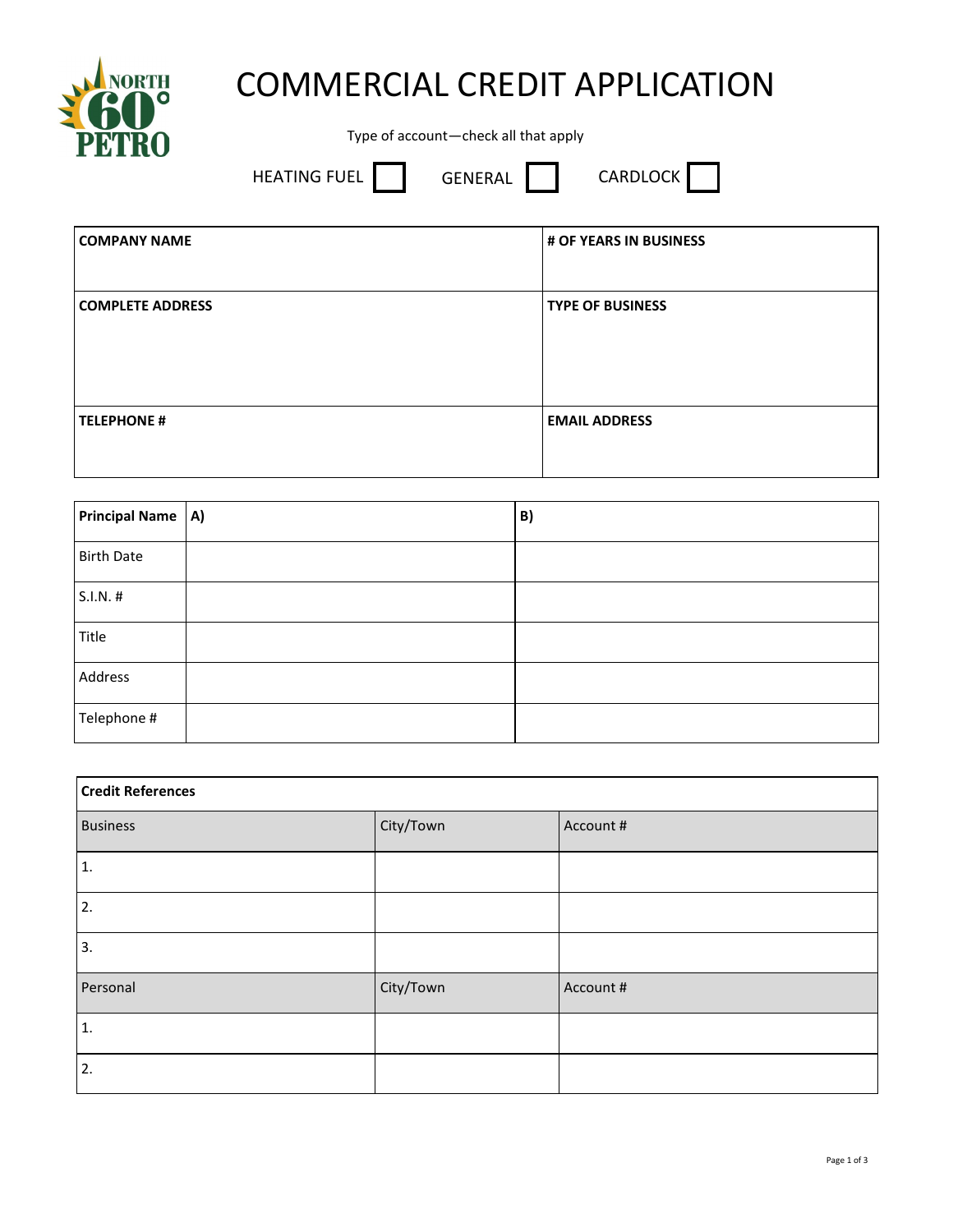

## COMMERCIAL CREDIT APPLICATION

| <b>Bank Name:</b>                                                    |       | <b>Branch:</b> |
|----------------------------------------------------------------------|-------|----------------|
| Savings:                                                             | PCA:  | Loan:          |
|                                                                      |       |                |
| <b>Maximum Monthly Credit Amount Requested</b>                       | \$    |                |
| Signature                                                            |       | Signature      |
| Title                                                                | Title |                |
| Date                                                                 | Date  |                |
| Would you like N60° to auto-pay your account by credit card monthly? |       | Yes<br>No.     |

| <b>Personal Guarantee(s)</b> |                  |
|------------------------------|------------------|
| I/We                         | (Principal Name) |
| I/We                         | (Principal Name) |
| Of                           | (Company Name)   |

(herinafter referred to as the corporate customer), apply for credit for the supply of goods, services and materials in accordance with the application for credit currently made. I/We being principal(s) of the corporate customer acknowledge that I/We am/are co-customer(s)/co-purchaser(s) and will be personally responsible jointly and severally with the corporate customer for any and all debts. I/We will jointly and severally indemnify you, and see you paid for your account with respect to any order now or hereafter made by the corporate customer. I/We further agree to pay the account within 30 days from date of invoice, to pay 2% interest and service charges per month (24% per annum) on overdue accounts and I/We assure full responsibility for any costs incurred toward collection of account including legal fees. I/We understand and consent to you obtaining a consumer report containing personal and/or credit information.

| Dated at | in the province / territory of | this    | day of<br>20 |
|----------|--------------------------------|---------|--------------|
|          |                                |         |              |
|          |                                |         |              |
| Witness  | Principal                      | Witness | Principal    |